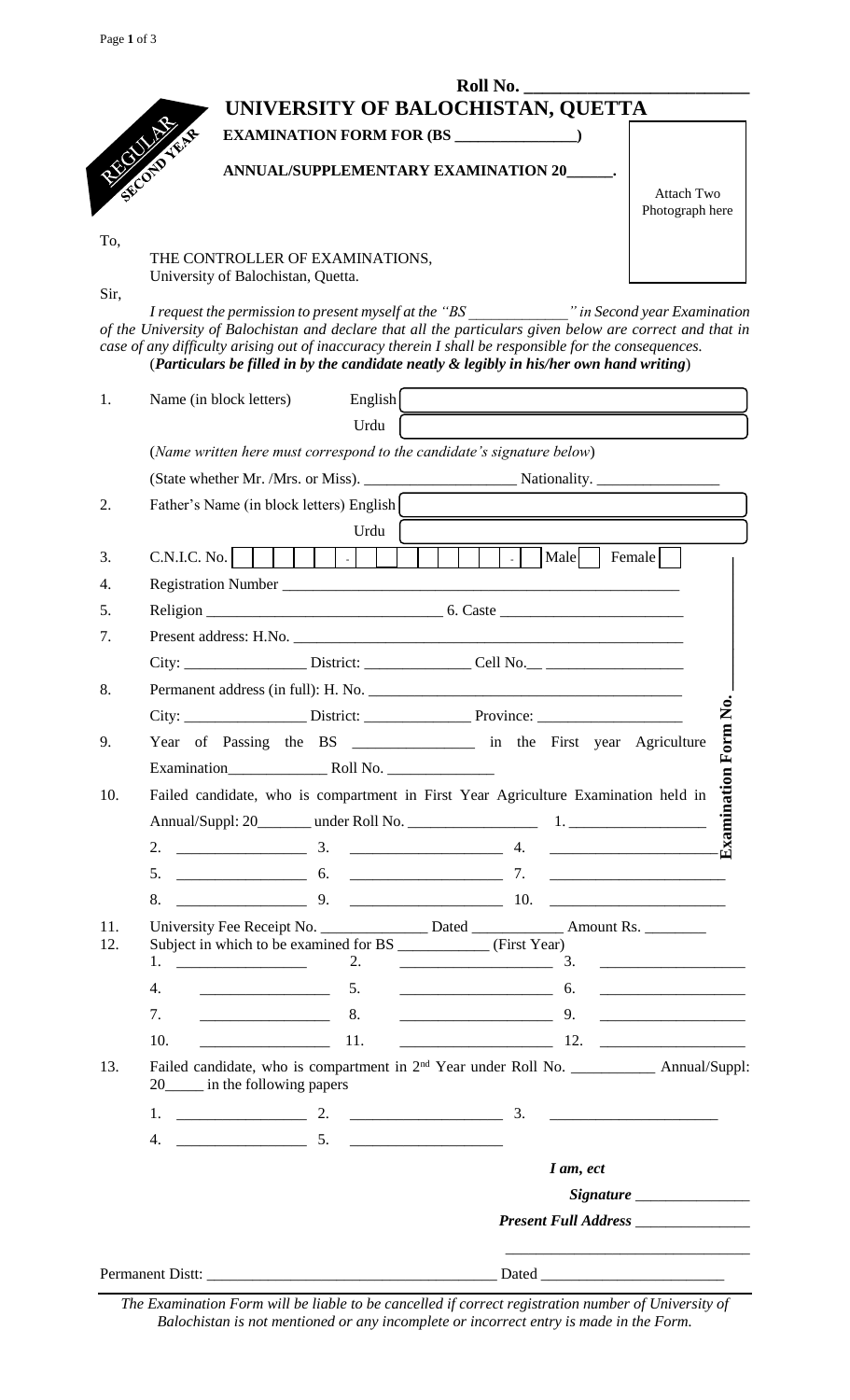#### *CERTIFICATE*

*I Certify that the candidate:-*

- *1. Is of good character.*
- *2. Has attended not less than 75% of the full course of lectures in each of the subject of this examination.*
- *3. Has satisfactorily performed the work of the class.*
- *4. Has attended not less than 75% of the period assigned to practical work in the science subjects offered by him/her for the examination.*
- *5. Has filled & signed the application overleaf in my presence, and particulars filled in by him/her on the reverse are correct.*
- *6. For Exemption / Compartment candidates:-*

| i.  |                                                                                                                                                                                                                                                                                                                                                                                                                                 |                                                                                        |
|-----|---------------------------------------------------------------------------------------------------------------------------------------------------------------------------------------------------------------------------------------------------------------------------------------------------------------------------------------------------------------------------------------------------------------------------------|----------------------------------------------------------------------------------------|
|     | $\sim$ & obtained $\sim$ marks.                                                                                                                                                                                                                                                                                                                                                                                                 |                                                                                        |
| ii. |                                                                                                                                                                                                                                                                                                                                                                                                                                 | That he/she appeared in BS _____________ in First year Agriculture Examination held in |
|     |                                                                                                                                                                                                                                                                                                                                                                                                                                 |                                                                                        |
|     | and failed in the following papers:                                                                                                                                                                                                                                                                                                                                                                                             |                                                                                        |
| 1.  | 2.<br><u> 2000 - Jan James Barnett, fizik eta idazlea (</u>                                                                                                                                                                                                                                                                                                                                                                     |                                                                                        |
| 4.  | $\frac{1}{\sqrt{1-\frac{1}{2}}}\frac{1}{\sqrt{1-\frac{1}{2}}}\frac{1}{\sqrt{1-\frac{1}{2}}}\frac{1}{\sqrt{1-\frac{1}{2}}}\frac{1}{\sqrt{1-\frac{1}{2}}}\frac{1}{\sqrt{1-\frac{1}{2}}}\frac{1}{\sqrt{1-\frac{1}{2}}}\frac{1}{\sqrt{1-\frac{1}{2}}}\frac{1}{\sqrt{1-\frac{1}{2}}}\frac{1}{\sqrt{1-\frac{1}{2}}}\frac{1}{\sqrt{1-\frac{1}{2}}}\frac{1}{\sqrt{1-\frac{1}{2}}}\frac{1}{\sqrt{1-\frac{1}{2}}}\frac{1}{\sqrt{1-\frac{$ | $\overline{\phantom{a}}$ 6.                                                            |
| 7.  | 8.                                                                                                                                                                                                                                                                                                                                                                                                                              | 9.                                                                                     |
| 10. |                                                                                                                                                                                                                                                                                                                                                                                                                                 |                                                                                        |
|     | 20_____ under Roll No. _____________ and failed in the following subjects:                                                                                                                                                                                                                                                                                                                                                      |                                                                                        |
| 1.  | 2.<br><u> 1989 - Johann Harry Harry Harry Harry Harry Harry Harry Harry Harry Harry Harry Harry Harry Harry Harry Harry</u>                                                                                                                                                                                                                                                                                                     |                                                                                        |
| 4.  | 5.                                                                                                                                                                                                                                                                                                                                                                                                                              | 6.                                                                                     |

\_\_\_\_\_\_\_\_\_\_\_\_\_\_\_\_\_\_\_\_\_\_\_\_\_\_\_\_\_\_\_\_\_\_\_\_\_\_\_\_\_\_\_\_\_\_\_\_\_\_\_\_\_\_\_\_\_\_\_\_\_\_\_\_\_\_\_\_\_\_\_\_\_\_\_\_\_\_\_\_\_\_\_\_\_

**Signature of Head of Department Contract Contract Contract Contract Contract Contract Contract Contract Contract Contract Contract Contract Contract Contract Contract Contract Contract Contract Contract Contract Contrac**